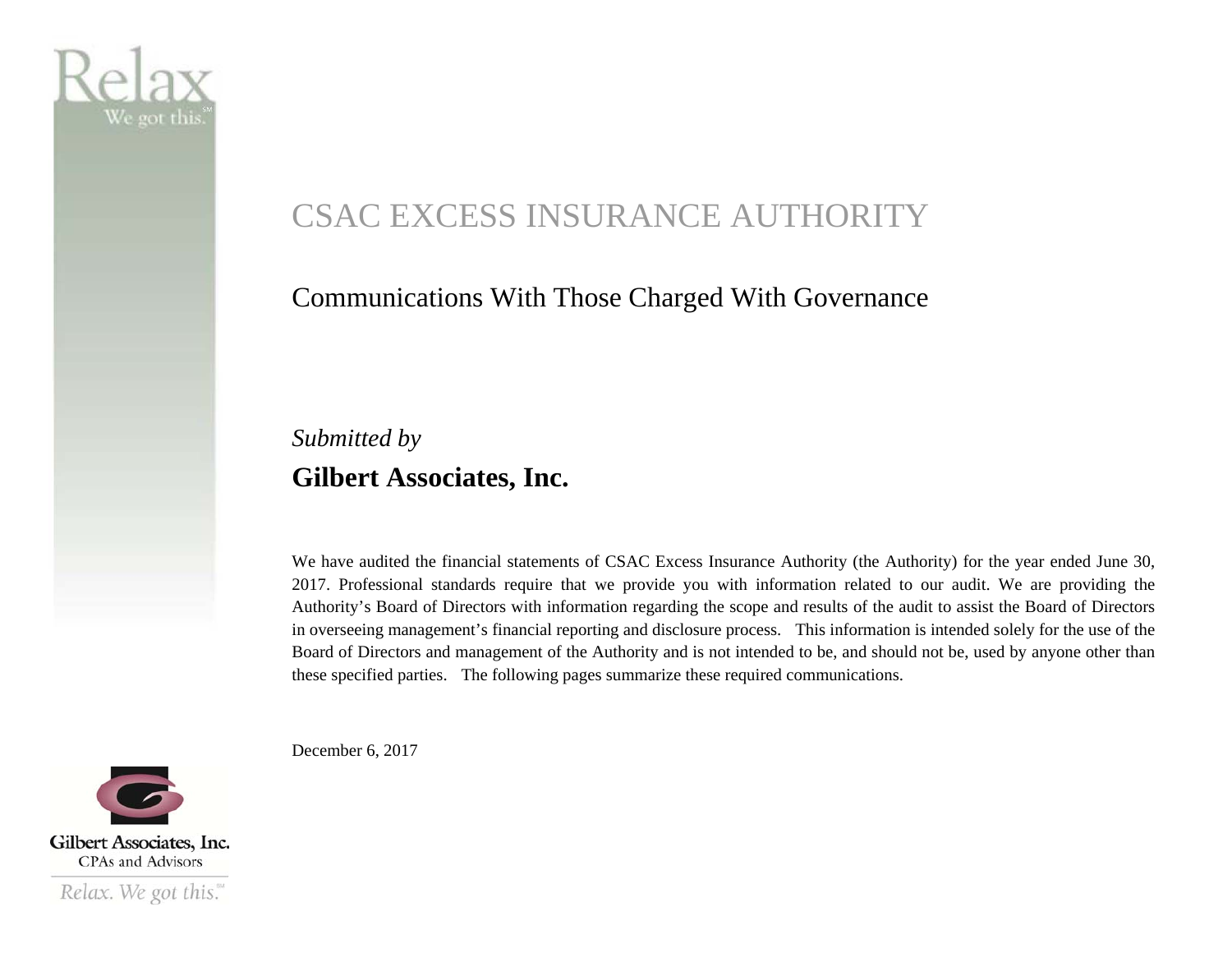### **RESPONSIBILITIES AND OPINIONS INTERACTIONS WITH MANAGEMENT**

| <b>Auditors' Responsibilities under Generally Accepted</b><br><b>Auditing Standards (GAAS) and Government</b><br><b>Auditing Standards, issued by the Comptroller</b><br><b>General of the United States</b><br>The financial statements are the responsibility of<br>management. As stated in our engagement letter, our<br>responsibility is to express an opinion about whether the<br>financial statements prepared by management with your<br>oversight are fairly presented, in all material respects, in<br>conformity with U.S. generally accepted accounting<br>principles. Our audit of the financial statements does not<br>relieve you or management of your responsibilities. | We issued an unmodified opinion on<br>the financial statements of the<br>Authority for the years ended June 30,<br>2017 and 2016.                                                                                                                                                                                                                                                                                                                                                                          | <b>Management Consultations with Other</b><br><b>Independent Accountants</b><br>In some cases, management may decide to consult<br>with other accountants about auditing and accounting<br>matters, similar to obtaining a "second opinion" on<br>certain situations. If a consultation involves application<br>of an accounting principle to the Authority's financial<br>statements or a determination of the type of auditor's<br>opinion that may be expressed on those statements, our<br>professional standards require the consulting<br>accountant to check with us to determine that the<br>consultant has all the relevant facts. | To our knowledge, there were<br>no such consultations with<br>other accountants.                                                                                                      |
|--------------------------------------------------------------------------------------------------------------------------------------------------------------------------------------------------------------------------------------------------------------------------------------------------------------------------------------------------------------------------------------------------------------------------------------------------------------------------------------------------------------------------------------------------------------------------------------------------------------------------------------------------------------------------------------------|------------------------------------------------------------------------------------------------------------------------------------------------------------------------------------------------------------------------------------------------------------------------------------------------------------------------------------------------------------------------------------------------------------------------------------------------------------------------------------------------------------|---------------------------------------------------------------------------------------------------------------------------------------------------------------------------------------------------------------------------------------------------------------------------------------------------------------------------------------------------------------------------------------------------------------------------------------------------------------------------------------------------------------------------------------------------------------------------------------------------------------------------------------------|---------------------------------------------------------------------------------------------------------------------------------------------------------------------------------------|
| As part of our audit, we considered the internal control of<br>the Authority. Such considerations were solely for the<br>purpose of determining our audit procedures and not to<br>provide any assurance concerning such internal control.<br>As part of obtaining reasonable assurance about whether<br>the financial statements are free of material misstatement,<br>we performed test of the Authority's compliance with                                                                                                                                                                                                                                                               |                                                                                                                                                                                                                                                                                                                                                                                                                                                                                                            | <b>Disagreements with Management</b><br>For purposes of this letter, professional standards<br>define a disagreement with management as a financial<br>accounting, reporting, or auditing matter, whether or<br>not resolved to our satisfaction, that could be<br>significant to the financial statements or the auditor's<br>report.                                                                                                                                                                                                                                                                                                      | We are pleased to report that<br>no such disagreements arose<br>during the course of our audit.                                                                                       |
| certain provisions of laws, regulations, contracts, and<br>grants. However, the objective of our tests was not to<br>provide an opinion on compliance with such provisions.                                                                                                                                                                                                                                                                                                                                                                                                                                                                                                                |                                                                                                                                                                                                                                                                                                                                                                                                                                                                                                            | <b>Management Representations</b>                                                                                                                                                                                                                                                                                                                                                                                                                                                                                                                                                                                                           | We requested certain<br>representations from<br>management in a letter to us.                                                                                                         |
| <b>Required Supplementary Information</b><br>Government Accounting Standards Board (GASB)<br>requires certain supplementary information to<br>accompany the Authority's basic financial statements to<br>be in conformity with generally accepted accounting<br>principles. Such information has been subjected to<br>limited procedures such as inquires of management about<br>the methods of preparing the information and comparing<br>the information for consistency with the basic financial<br>statements, however, we do not express an opinion<br>because of the limited nature of our procedures.                                                                               | The following required supplementary<br>information is required to accompany<br>the Authority's basic financial<br>statements and subjected to limited<br>procedures, but no opinion has been<br>expressed:<br>• Management's Discussion and<br>Analysis<br>• Schedule of Proportionate Share of<br>the Net Pension Liability<br>• Schedule of Plan Contributions<br>• Schedule of Funding Progress<br>• Reconciliation of Unpaid Claims<br>Liabilities<br>• Schedule of Claims Development<br>Information | Difficulties Encountered in Performing the Audit                                                                                                                                                                                                                                                                                                                                                                                                                                                                                                                                                                                            | We encountered no significant<br>difficulties in dealing with<br>management in performing and<br>completing our audit.<br>Management and staff were<br>well prepared and cooperative. |